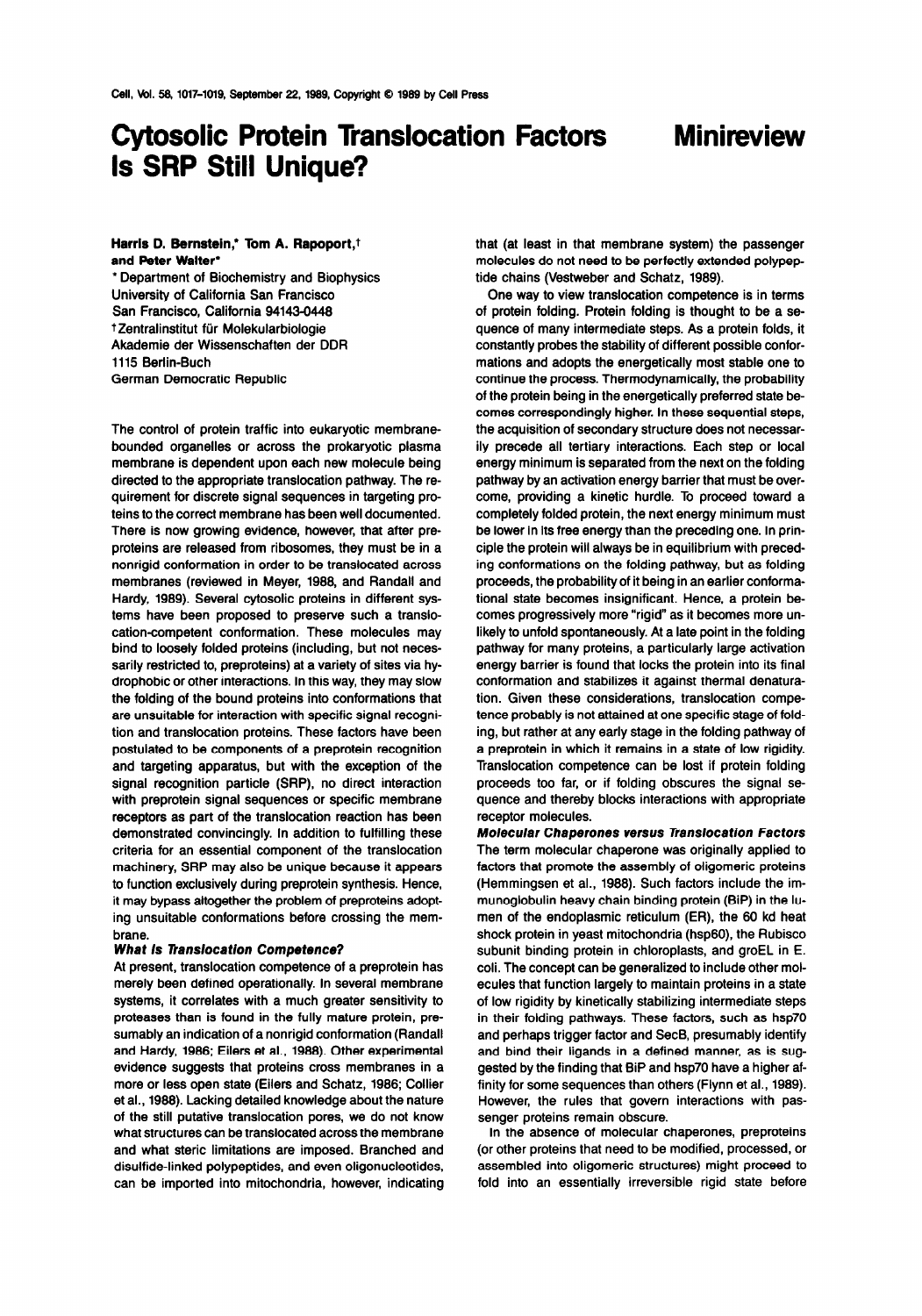necessary posttranslational events can occur. Molecular chaperones may allow a protein to remain in a state that is not terminally committed and be capable, for example, of engaging in translocation across a membrane or of proceeding to fold coordinately into oligomeric assemblies once other subunits become available. In principle, one chaperone could function broadly in protein folding and not be restricted to the folding of preproteins. In any event, chaperones may play no role in signal recognition per se, but rather may only keep the signal sequence of preproteins accessible for interaction with an appropriate receptor molecule by maintaining a nonrigid state.

A true cytosolic translocation factor, by contrast, would be expected to interact specifically with the signal sequence of preproteins and not merely aid in retarding folding. To show that a protein is a translocation factor, it is essential to prove that signal sequences mutants (preferably point mutations) which abolish the translocation of the precursor also prevent interaction with the factor. This type of analysis is important because typical in vitro assays measure the posttranslational translocation of a test protein across a membrane; thus, completely folded, malfolded, aggregated, or precipitated preproteins will not be transported, and any factor preventing these effects will be identified as a candidate translocation factor.

The jury is still out on several putative translocation factors that have been identified in bacteria and yeast, but in most cases, evidence for signal sequence binding is indirect or controversial. Of the cytosolic factors identified in E. coli, only the secA gene product has been suggested to interact with signal sequences on the basis of suppressor analysis of signal sequence mutations (Fikes and Bassford, 1989; Stader et al., 1989). Other genetic experiments suggest that SecA also binds to a membrane receptor. Several independent lines of evidence imply that the secB gene product interacts with internal portions of preMBP (Collier et al., 1988; Gannon et al., 1989). Moreover, secB is essential for viability only if cells are grown on rich medium (Kumamoto and Beckwith, 1985). The requirement for secB can be bypassed altogether if heat shock is permanently induced, which suggests that relatively nonspecific interactions can at least partially replace secB function (E. Altman and S. Emr, unpublished data). On the other hand, one recent study strongly suggests that SecB interacts with the signal sequence of preMBP (Watanabe and Blobel, 1989). Several experiments in this study provide evidence for reduced SecB binding to a translocation-defective mutant in which much of the signal sequence is deleted; it will be interesting to see whether more subtle mutations have similar effects. Trigger factor, another cytosolic protein in E.coli, interacts much better with proOmpA than with mature OmpA (Crooke et al., 1988a). This observation, however, could be accounted for by conformational differences, rather than by recognition of the signal sequence. One cytosolic factor in yeast, hsp70, is known to affect translocation of precursors with different destinations (Deshaies et al., 1988). implying that it does not recognize the signal sequence.

#### SRP: A Bona Fide Translocation Factor

In contrast to the more promiscuous chaperones, SRP functions as a matchmaker. During protein synthesis, SRP specifically recognizes signal sequences of nascent secretory or membrane proteins as they emerge from the ribosome. Cross-linking experiments have shown that the 54 kd subunit (SRP54) binds to the signal sequence (Krieg et al., 1986; Kurzchalia et al., 1986). In the absence of a signal sequence, SRP binds to ribosomes with micromolar affinity. This binding affinity is increased by three to four orders of magnitude when a signal sequence emerges (Walter et al., 1981). It follows that the affinity of isolated SRP for a signal sequence may be very low (in the millimolar range). Recognition then must depend to a large degree on the proper juxtaposition of the signal sequence binding site of SRP54 and the nascent chain on the ribosome. Indeed, specific binding of SRP to signal sequences in the absence of ribosomes has not been demonstrated, and an excess of free SRP54 does not compete for signal recognition with intact SRP (Walter and Blobel, 1983). As far as we know, SRP function relates to protein folding only in the sense that it segregates the signal sequence from the rest of the polypeptide and keeps it accessible for subsequent interactions with membrane components. Hence the posttranslational translocationpromoting activity of free SRP recently observed in yeast (Sanz and Meyer, 1988) and bacterial (Crooke et al., 1988a) in vitro systems may not be related to any actual function in mammalian systems. Given that SRP is known to be hydrophobic, these experiments may merely reemphasize that relatively nonspecific hydrophobic interactions are sufficient to retard protein folding.

A second feature of SRP that confirms its direct role in protein translocation is its ability to direct ligands to a specific membrane. The specificity of protein targeting to the membrane of the ER is achieved both by an interaction of SRP with the nascent chain and an interaction of SRP with the SRP receptor (docking protein), a heterodimeric ER membrane protein. A highly basic domain in the N-terminal half of the  $\alpha$  subunit of the SRP receptor (SR $\alpha$ ), the 68172 kd SRP proteins, and SRP RNA have been suggested to participate in this interaction. Recent work has shown that the SRP receptor is a GTP binding protein and that GTP may be required for the release of SRP from the signal sequence and the ribosome upon targeting to the ER membrane (Connolly and Gilmore, 1989). Subsequently, the ribosome becomes membrane bound, and SRP and its receptor are presumed to dissociate and engage new nascent chains. The signal sequence may then be passed on to a secondary receptor in the ER membrane (signal sequence receptor), and protein translocation across the lipid bilayer proceeds through the action of a still uncharacterized protein translocation machinery. Thus, SRP and its receptor act catalytically in the targeting reaction and are not part of the final ribosome-membrane junction. So far there is no evidence that other cytosolic factors, with the possible exception of trigger factor, interact with a membrane receptor that catalyzes transfer of the polypeptide chain across the mem